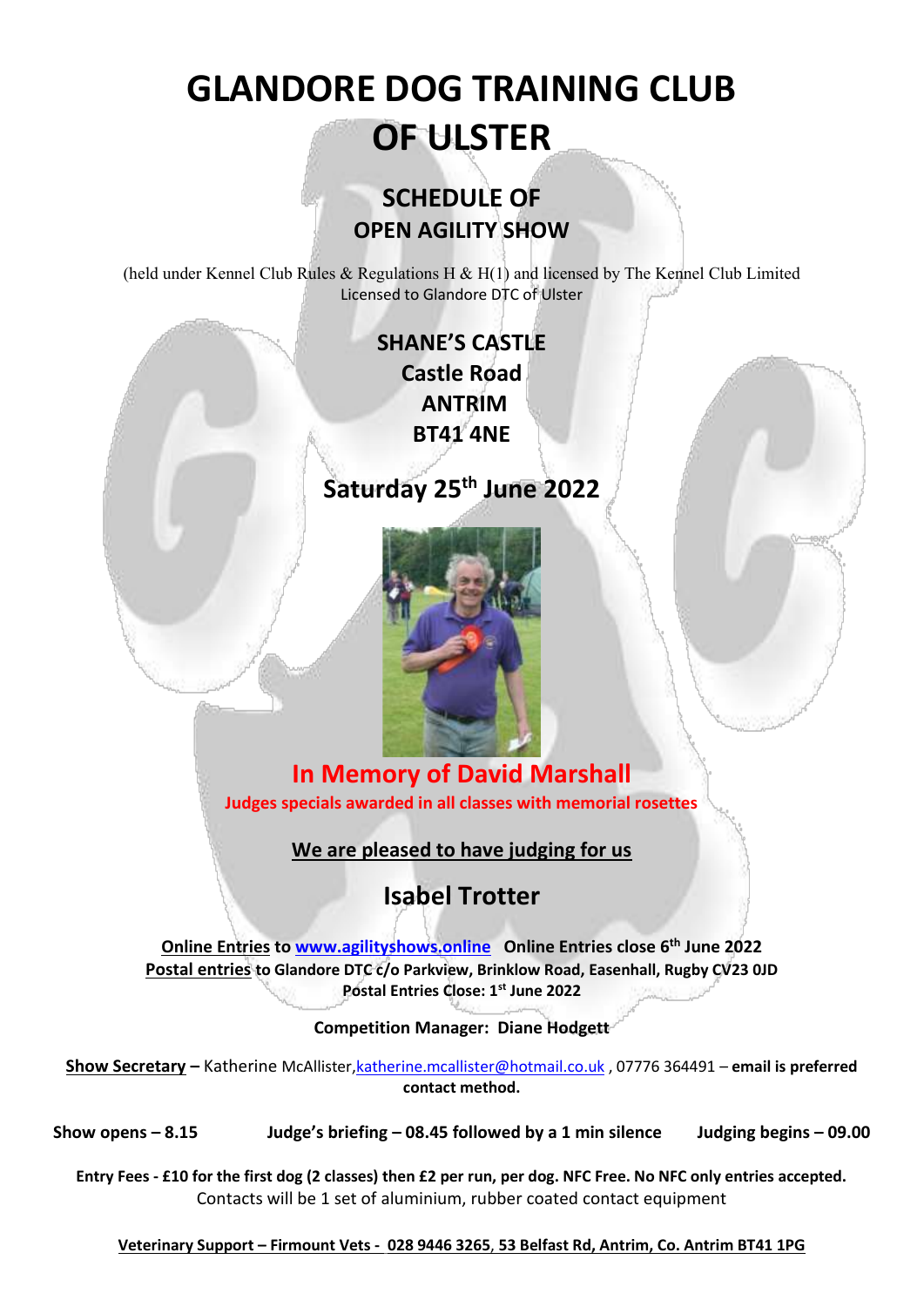### If a competitor, or anyone in their household, has Covid-19 related symptoms or has tested positive for Covid-19 they must isolate in line with Government advice

#### The competitor must not attend the event

#### **DOGS IN VEHICLES ON HOT DAYS Your dog is vulnerable and AT RISK if left in a vehicle in high temperatures and even on days considered as slightly warm. Please take care of your dog. If your dog is found to be at risk, forcible entry to your vehicle may be necessary without liability for any damage caused**

#### **ELIGIBILITY FOR CLASSES**

In the following definitions of classes 1st prizes or other prize wins are those gained in standard classes at any Kennel Club licensed championship agility, premier agility, open agility or limited agility shows (i.e. special classes and invitational events excepted). Only a 1st place with a clear round completed within the course time set by the judge will count towards grade progression.

Standard classes may be scheduled for agility shows, as agility classes or jumping classes. All standard classes must contain the weaving poles obstacle. Standard agility classes must contain the following elements: "A ramp", dog walk and see-saw. With this proviso classes are defined as follows:-

A maximum of four standard classes may be scheduled for any dog on an individual day of competition. Any number of special classes may be scheduled.

Class Structure. A Class may either be held as a graded Class or a combined class. A graded class may be scheduled for a maximum of three consecutive grades with separate results and awards issued for each grade. A combined class may be scheduled for more than one consecutive grade with one overall set of results.

Progression. Progression from each grade will be determined by the eligibility for the class as referenced in H(1)(A)11. Results from combined classes will only count towards progression from the dog's current grade.

To count for progression wins must be gained in standard classes at Kennel Club licensed agility shows.

Only a 1st place with a clear round completed within the course time set by the judge will count towards grade progression.

Competitors will be allowed to walk the course set at small, medium, intermediate or large height without their dog(s) before the class begins. COVID INCLUSION: Guidance has been published on course walking considerations: thekennelclub.org.uk/agilitysecretary

Points Progression. At the handler's discretion a dog may progress up to grade 4 by winning 100 points at each grade, using the Agility Warrant points scheme (Regulation K3.c refers). A minimum of 50 points must be gained in agility (not jumping) classes in the relevant grade. If this method of progression is selected, the handler must ensure the show secretary signs the dog's Agility Record Book at the first show entered at the higher grade. There is no time limit on this progression, however once a dog has

progressed, it cannot return to a previous grade.

Progression on points must be done prior to the closing date of entries. It is not possible to change a grade on points once the entries have closed.

#### **STANDARD CLASSES**

Only 1st prizes and points gained in standard classes at Kennel Club licensed agility shows may be used for progression through the classes. (A dog is only eligible for one grade). In defining the eligibility of the owner or handler for grade 1, the two wins and points progression referred to in the definition apply only to one dog and not an accumulation of dogs.

Grade 1

Open to owners, handlers or dogs which have not gained a minimum of two first places at grade 1 at Kennel Club licensed agility shows, at least one of which must have been gained in an agility (not jumping) class. N.B Owners, handlers or dogs previously qualified out of grade 1 are not eligible for this class.

Grade 2

Open to dogs which are not eligible for grade 1 or have elected to progress on points from grade 1 and are not eligible for grades 3, 4, 5, 6, or 7.

Grade 3

Open to dogs which have gained a minimum of two first places at grade 2 at Kennel Club licensed agility shows, one of which must have been gained in an agility (not jumping) class, or have elected to progress on points from grade 2 and are not eligible for grades 2, 4, 5, 6 or 7.

Grade 4

Open to dogs which have gained a minimum of three first places at grade 3 at Kennel Club licensed agility shows, two of which must have been gained in agility (not jumping classes), or have elected to progress on points from grade 3 and are not eligible for grades 2, 3, 5, 6 or 7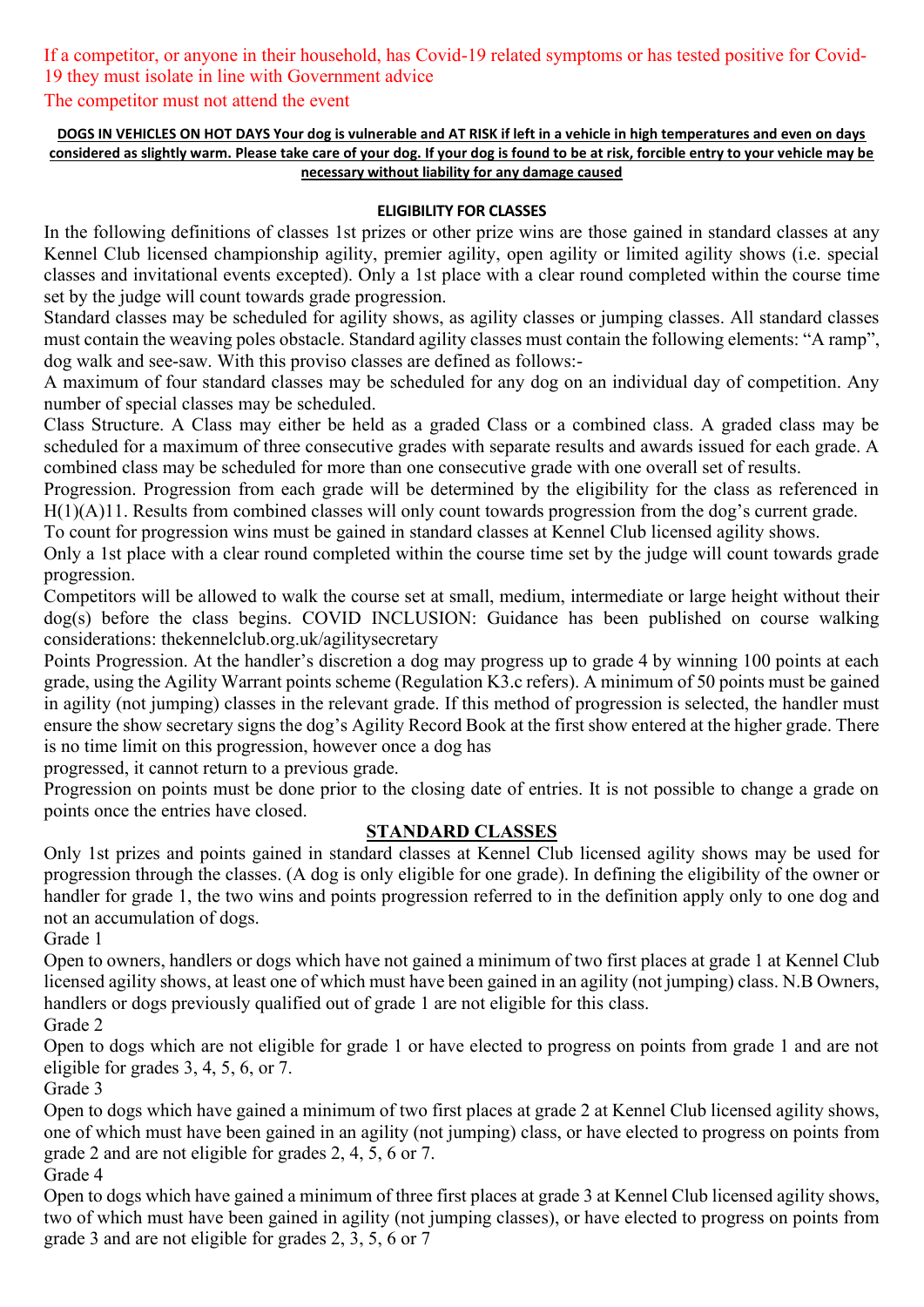#### Grade 5

Open to dogs which have gained a minimum of four first places at grade 4 at Kennel Club licensed agility shows, two of which must have been gained in agility (not jumping) classes, and are not eligible for grades 2, 3, 4, 6 or 7

#### Grade 6

Open to dogs which have gained a minimum of four first places at grade 5 at Kennel Club licensed agility shows, two of which must have been gained in agility (not jumping) classes, and are not eligible for grades 2, 3, 4, 5 or 7.

Grade 7

Open to dogs which have gained a minimum of five first places at grade 6 at Kennel Club licensed agility shows, three of which must have been gained in agility (not jumping) classes, and are not eligible for grades 2, 3, 4, 5 or 6.

#### **SPECIAL CLASSES**

Societies may schedule classes other than those defined above as "special classes". The eligibility for "special" classes must be defined by the society and included in the schedule. The word "special" must be included in the title of the class. Where special classes are classified for older and/or inexperienced dogs, the height of the hurdles, the A-ramp, and the dog walk, and the length of the long jump, may be reduced below the dimensions specified in these regulations, in which case such dimensions must be included in the class definition in the show schedule.

Marking for special classes may deviate from marking for standard classes, but must be specified in the schedule. Wins, places and clear rounds in special classes will not count towards agility warrant points or grade progression at Kennel Club shows.

#### **RULES AND REGULATIONS**

1. Dogs entered at Kennel Club licensed agility shows must be registered at The Kennel Club in accordance with Kennel Club Regulations for Classification and Registration B, or else registration or transfer of registration must have been applied for. The registration number/authority to compete (ATC) number will be required for each entry.

2. All dogs registered and resident outside the UK must be issued with a Kennel Club Authority to Compete (ATC) number before entry to the show/event can be made. All overseas entries without a Kennel Club registration number or an authority to compete number will be returned to the exhibitor/competitor.

3. Entry fees - Entry £10 per dog (2 classes) then £2 per dog, per run.

4. There is no prize money at this show.

5. Internet entries may be made via [www.agilityshows.online](http://www.agilityshows.online/)

6. The Committee reserves to itself the right to refuse entries.

7. Only dogs of 18 calendar months of age and over on the day of competition are eligible for competition at Kennel Club licensed agility shows.

8. A dog must not compete in the same class more than once, including special classes.

9. Organisers of open agility shows may set a capping level on the entries to be accepted in any standard or special class, and may decline entries received after the capping level has been reached. State if specific classes are to be capped and the capping limit. The capping level must be set at a minimum of 250 entries received. There is no maximum level at which a cap may be set. COVID INCLUSION: Specific guidance on capped classes has been issued, including a change to the minimum capping limit: thekennelclub.org.uk/resumptionofevents

10. Not for competition entries will be accepted for dogs aged four calendar months and over. Dogs must be Kennel Club registered with their details recorded on the entry form.

11. No bitch in season is allowed to compete.

12. The mating of bitches within the precincts of the competitions is forbidden.

13. No person shall carry out punitive correction or harsh handling of a dog at any time within the boundaries of the show.

14. Dogs must not wear any type of slip, half-slip collar or lead when under test. A single flat,

close fitting collar is permitted, providing the only attachment is a plain identification panel as an integral part of the collar ie. not attached by a ring.

15. Should a judge be unable to fulfil the appointment to judge the Committee reserves the right to appoint another judge.

16. No competitor shall impugn the decision of the judge or judges.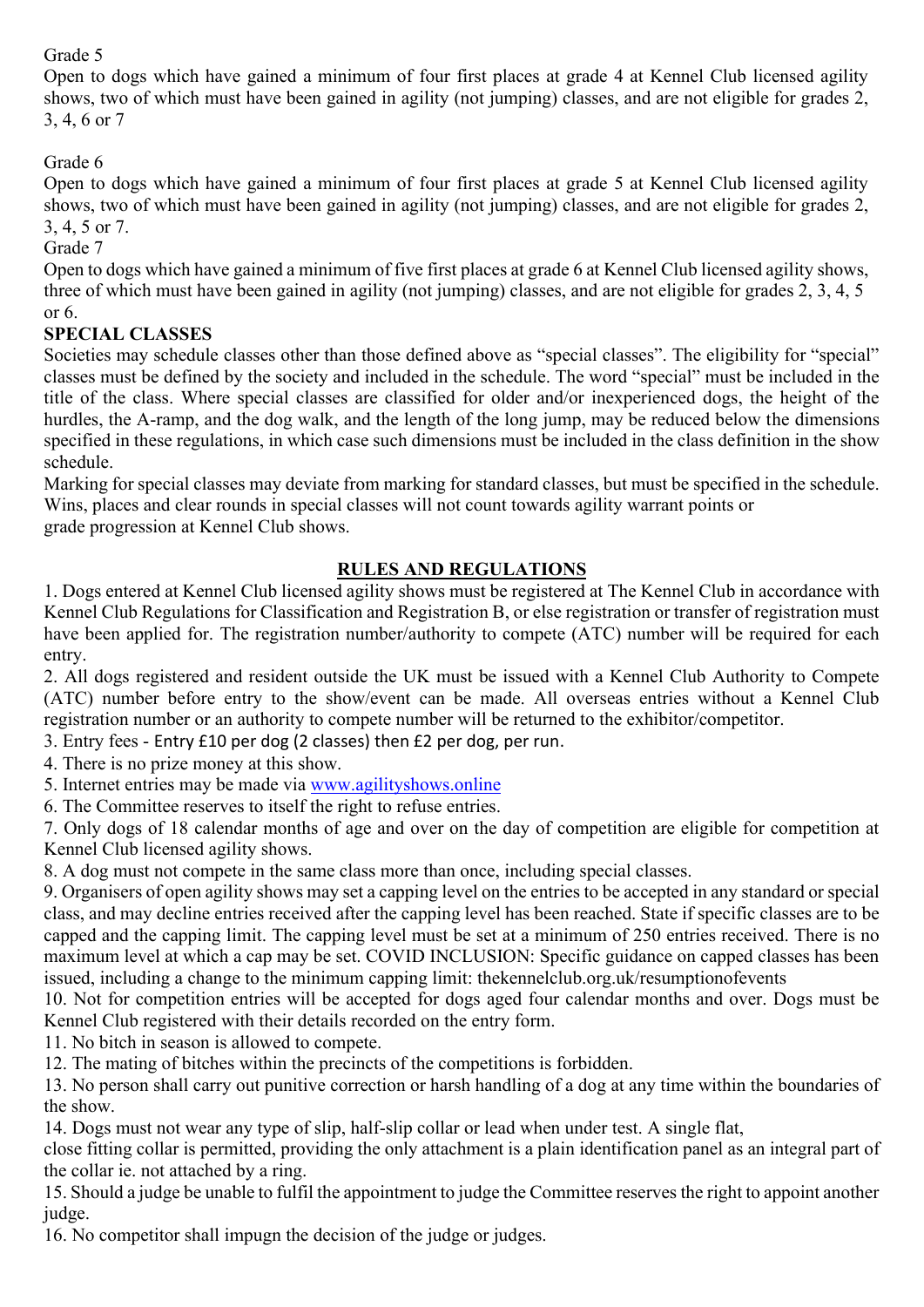17. Kennel Club standard marking regulations apply for all standard classes.

18. The height limit for dogs.

a. Large dog classes - For dogs measuring over 500mm at the withers (include only if applicable).

b. Intermediate dog classes – For dogs measuring over 430mm and measuring 500mm or under at the withers (include only if applicable).

c. Medium dog classes - For dogs measuring over 350mm and measuring 430mm or under at the withers (include only if applicable).

d. Small dog classes - For dogs measuring 350mm or under at the withers (include only if applicable).

19. Judges at an agility show may not enter for competition a dog which is recorded in their ownership or part ownership; or handle a dog at the show at which they are judging. Dogs may be disqualified if proved to have been handled in the class by the scheduled judge's spouse or immediate family, or resident at the same address as the scheduled judge.

20. Removal of dogs from competition:

Following discussion between the show management and/or a veterinary surgeon, a dog shall be prevented from competing and/or removed from the show if it is:-

a. A bitch which is in season.

b. Suffering from any infectious diseases or contagious disease.

c. Interfering with the safety or chance of winning of an opponent.

d. Of such temperament or is so much out of control as to be a danger to the safety of any person or other animal. e. Likely to cause suffering to the dog if it continues competing.

The circumstances of such a removal shall be recorded in the competition/show Incident Book and submitted to The Kennel Club.

21. Dog agility is a competitive and physically strenuous activity. It is the responsibility of the owner/handler to ensure their dog is 'fit for function' and that they themselves are fit to take part. By signing the entry form you confirm that to the best of your knowledge your dog is fit and able to take part in agility classes on the day of the show.

22. In estimating the number of awards won, all wins up to and including 25 days before the start of the competition, i.e. (31<sup>st</sup> May), shall be counted when entering for any class. For these purposes a competition shall be defined as all classes covered within the same schedule. In the event that a dog becomes eligible for the next grade at a particular show, after the entry for that show has been sent, it is the competitor's responsibility to notify the show secretary at least 14 days before the date of the show. The dog will then be moved into the appropriate class(es) for the next grade. The dog must be moved into the corresponding

number of classes as were entered at the lower grade. If there are fewer or no classes available for the next grade the competitor will be offered a refund of the relevant entry fees.

23. Should circumstances so dictate the society, in consultation with the judges, may alter arrangements as necessary. Such changes and the circumstances surrounding them will be reported to The Kennel Club.

24. In the event that the show is cancelled due to unforeseen circumstances, the society will refund fees, less reasonably incurred expenses. If the show processor has the provisions to do so, competitors will be refunded in the manner in which they had entered the show, but in any event the society will refund fees within 3 months of the show date to all those who had entered and requested a refund within 1 month of the show date.

25. Except for mobility aids, nothing shall be carried in the hand while the dog is under test and food shall not be given to a dog whilst in the ring. Competitors are prohibited from wearing bags or leads whilst under test.

26. Should the judge deem a re-run is required, any result and/or faults gained in the previous run must be discounted.

27. Separate entry forms must be completed by each owner and must be signed by the owner or his authorised agent in accordance with provisions specified thereon. Entry forms must be accompanied by the appropriate fees. 28. Free Passes – All competitors will be provided with a free pass enabling them to enter the event at any time of the day their competition is scheduled, but in the case of a dog owned in partnership only one such pass will be issued. (State if applicable that additional free passes may be issued at the organising Committee's discretion). 29. Competition of dogs suffering from contagious or infectious disease – No dogs suffering from infectious or contagious disease or having been exposed to such disease during the period of 21 days prior to the competition may compete. Competitors infringing the regulation will be liable to be fined and/or dealt with under Kennel Club Rule A11.

30. It is the competitor's responsibility to be available for their class and running order. Competitors must run as close to their running order as possible. Failure to do so may be reported to The Kennel Club.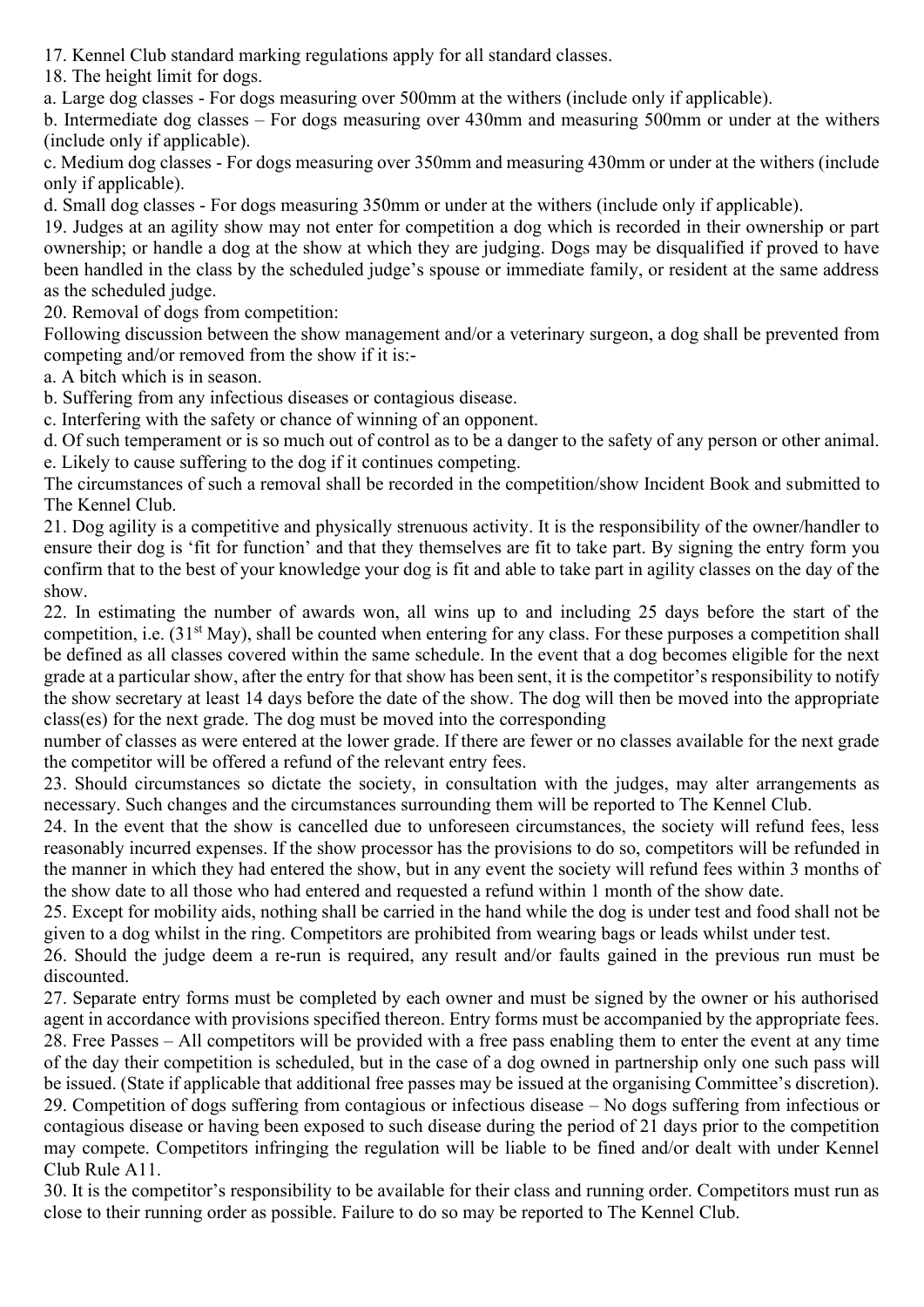#### 31. Animals in Event

No animal other than one officially entered shall be brought into the precincts of the event during its continuance, except any dogs registered to assist the disabled, or dogs required for educational or instructional purposes or by permission of the Board.

However, at the discretion of the show society, a dog brought to the show by a spectator may be admitted into the precincts of the dog show, with the proviso that those in charge of the dog sign a declaration confirming the dog is free from disease and that the dog will be kept under proper control at all times.

32. A pay on the day class will be held if time permits.

33. A practice ring may be available to dogs entered for competition at the show, if space allows. This ring must be supervised by a responsible adult with agility knowledge.

#### 34. Welfare of Dogs

An exhibitor (or competitor) whose dog is entered at a Kennel Club licensed event should take all reasonable steps to ensure the needs of their dog(s) are met, and should not knowingly put their dogs' health and welfare at risk by any action, default, omission or otherwise. A breach of this regulation may be referred to the Board for disciplinary action under Kennel Club rules and regulations. The use of pinch collars, electronic shock collars, or prong collars, is not permitted at any agility show licensed by The Kennel Club. This shall apply at the venue and within the precincts of the show.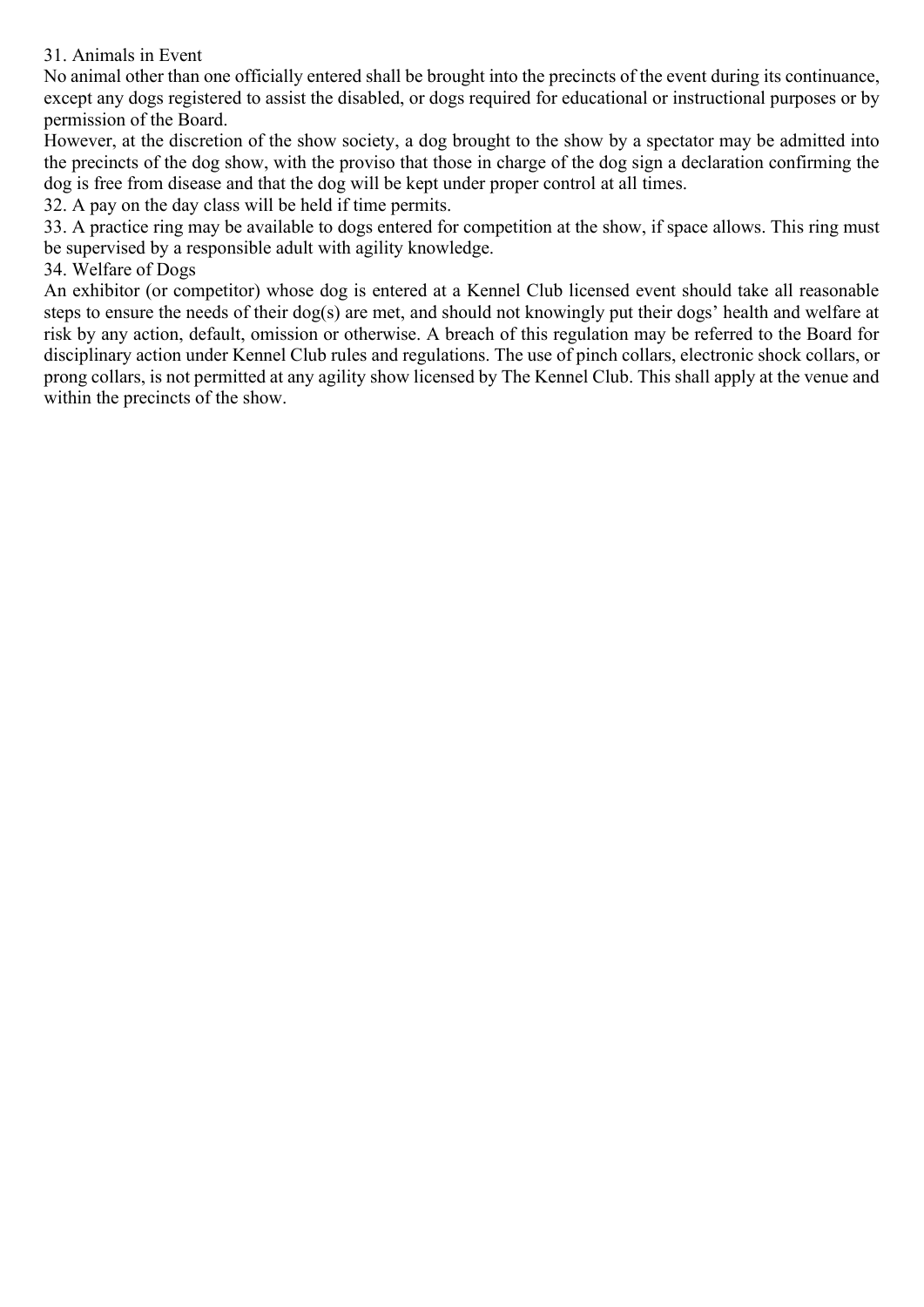

# **Saturday 25th June 2022**



#### **SCHEDULE OF CLASSES AND RUNNING ORDER**

| <b>Class No.</b>        | <b>Grades</b> | <b>Size</b>  | <b>Description</b> | Judge                 |  |  |
|-------------------------|---------------|--------------|--------------------|-----------------------|--|--|
| 1                       | $1 - 2$       | Large        | Agility graded     | <b>Isabel Trotter</b> |  |  |
| $\overline{2}$          | $1 - 2$       | Intermediate | Agility graded     | <b>Isabel Trotter</b> |  |  |
| 3                       | $1 - 2$       | Medium       | Agility graded     | <b>Isabel Trotter</b> |  |  |
| $\overline{\mathbf{4}}$ | $1 - 2$       | Small        | Agility graded     | <b>Isabel Trotter</b> |  |  |
| 5                       | $3 - 4$       | Large        | Agility graded     | <b>Isabel Trotter</b> |  |  |
| $\overline{6}$          | $3 - 4$       | Intermediate | Agility graded     | <b>Isabel Trotter</b> |  |  |
| $\overline{7}$          | $3 - 4$       | Medium       | Agility graded     | <b>Isabel Trotter</b> |  |  |
| 8                       | $3 - 4$       | Small        | Agility graded     | <b>Isabel Trotter</b> |  |  |
| 9                       | $5 - 7$       | Large        | Agility graded     | <b>Isabel Trotter</b> |  |  |
| 10                      | $5 - 7$       | Intermediate | Agility graded     | <b>Isabel Trotter</b> |  |  |
| 11                      | $5 - 7$       | Medium       | Agility graded     | <b>Isabel Trotter</b> |  |  |
| 12                      | $5 - 7$       | Small        | Agility graded     | <b>Isabel Trotter</b> |  |  |
| 13                      | $1 - 2$       | Large        | Jumping graded     | <b>Isabel Trotter</b> |  |  |
| 14                      | $1 - 2$       | Intermediate | Jumping graded     | <b>Isabel Trotter</b> |  |  |
| 15                      | $1 - 2$       | Medium       | Jumping graded     | <b>Isabel Trotter</b> |  |  |
| 16                      | $1 - 2$       | Small        | Jumping graded     | <b>Isabel Trotter</b> |  |  |
| 17                      | $3 - 4$       | Large        | Jumping graded     | <b>Isabel Trotter</b> |  |  |
| 18                      | $3 - 4$       | Intermediate | Jumping graded     | <b>Isabel Trotter</b> |  |  |
| 19                      | $3 - 4$       | Medium       | Jumping graded     | <b>Isabel Trotter</b> |  |  |
| 20                      | $3 - 4$       | Small        | Jumping graded     | <b>Isabel Trotter</b> |  |  |
| 21                      | $5 - 7$       | Large        | Jumping graded     | <b>Isabel Trotter</b> |  |  |
| 22                      | $5 - 7$       | Intermediate | Jumping graded     | <b>Isabel Trotter</b> |  |  |
| 23                      | $5 - 7$       | Medium       | Jumping graded     | <b>Isabel Trotter</b> |  |  |
| 24                      | $5 - 7$       | Small        | Jumping graded     | <b>Isabel Trotter</b> |  |  |

**Rosettes for 1st to 3rd places, place cards to 6th place**

**Parking passes and entry details will be given to the HANDLER prior to the show.** 

**Please ensure a full address for the handler is provided including postcode.**

**DOGS IN VEHICLES ON HOT DAYS: Your dog is vulnerable and AT RISK if left in a vehicle in high temperatures and even on days considered as slightly warm. Please take care of your dog. If your dog is found to be at risk, forcible entry to your vehicle may be necessary without liability for any damage caused.**